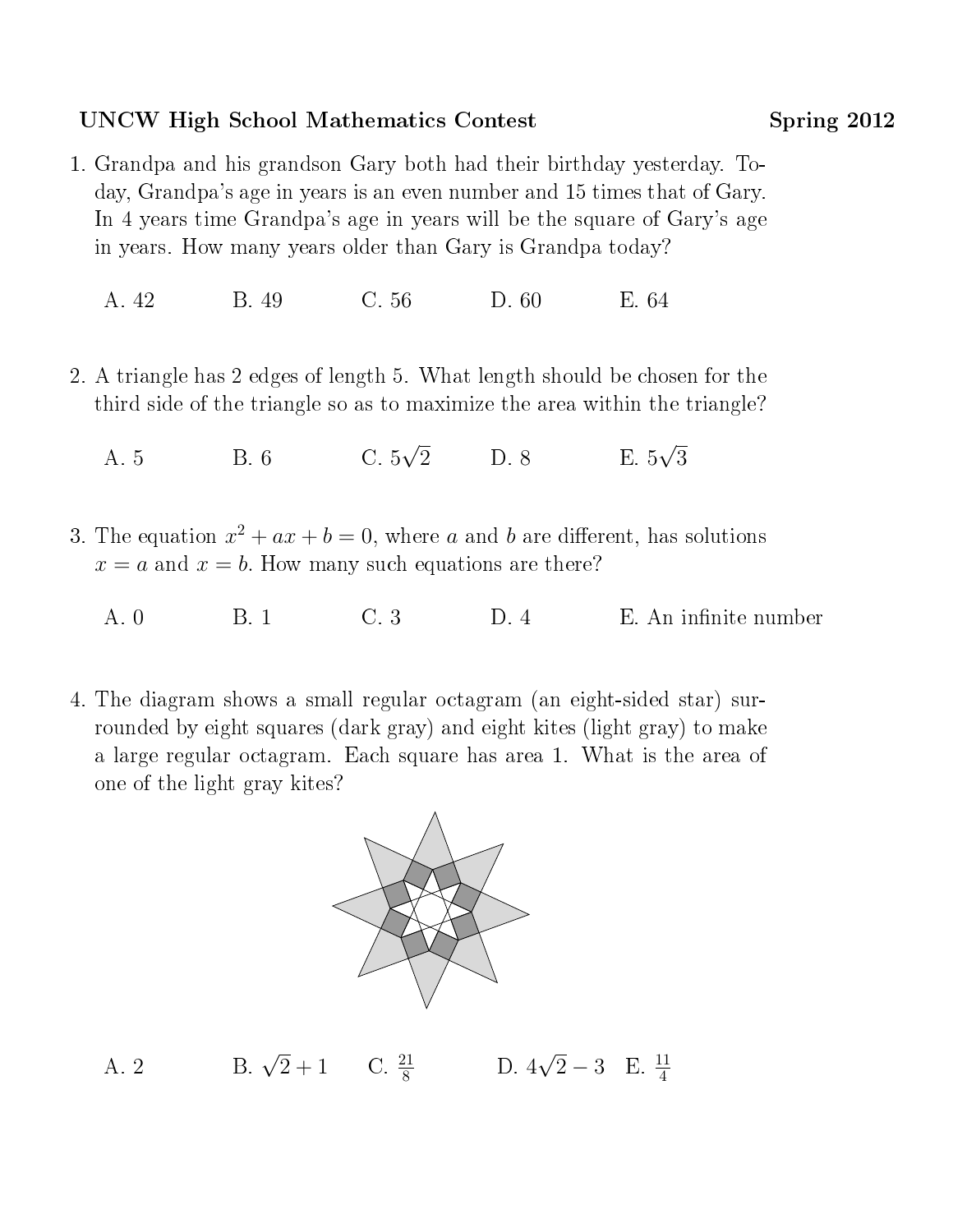- 5. What is the minimum value of  $x^2 + y^2 + 2xy + 6x + 6y + 4$ ?
	- A. −7 B. −5 C. −4 D. −1 E. 4
- 6. A metal flagpole on level ground broke at a point with the top part toppling over like a hinge and the tip hitting the ground at a point 20 ft. from the base of the flagpole. It was rewelded but broke again at a point 5 ft. lower than the previous break point, with the top hitting the ground at a point 30 ft. from the base of the flagpole. The height of the flagpole in feet is:
	- A. 50 B. 55 C. 40 D. 45 E. 59
- 7. Consider the set of integers  $\{-5, -4, -3, -2, -1, 0, 1, 2, 3\}$ . Select two distinct elements from this set randomly and find the probability that the product of the two numbers is positive.
	- A.  $\frac{13}{36}$  B.  $\frac{4}{9}$  C.  $\frac{1}{6}$  D.  $\frac{1}{2}$  E.  $\frac{7}{18}$
- 8. John travels 5 miles north, then 4 √ 2 miles northeast, then 2 miles east and finally 1 mile south. How far in miles is he from the starting point?
	- A.  $6 + 4\sqrt{2}$  B.  $8 + 4\sqrt{2}$  C. 4 √ D. 12 E. 10
- 9. Given that  $f(x) = x^3 3x^2 + 3x 5$  and  $g(x) = 5 x^2$ , find  $f^{-1}(g(-3))$ .
	- A. 1 B.  $\frac{1}{4}$  C. -4 D. 0 E. 2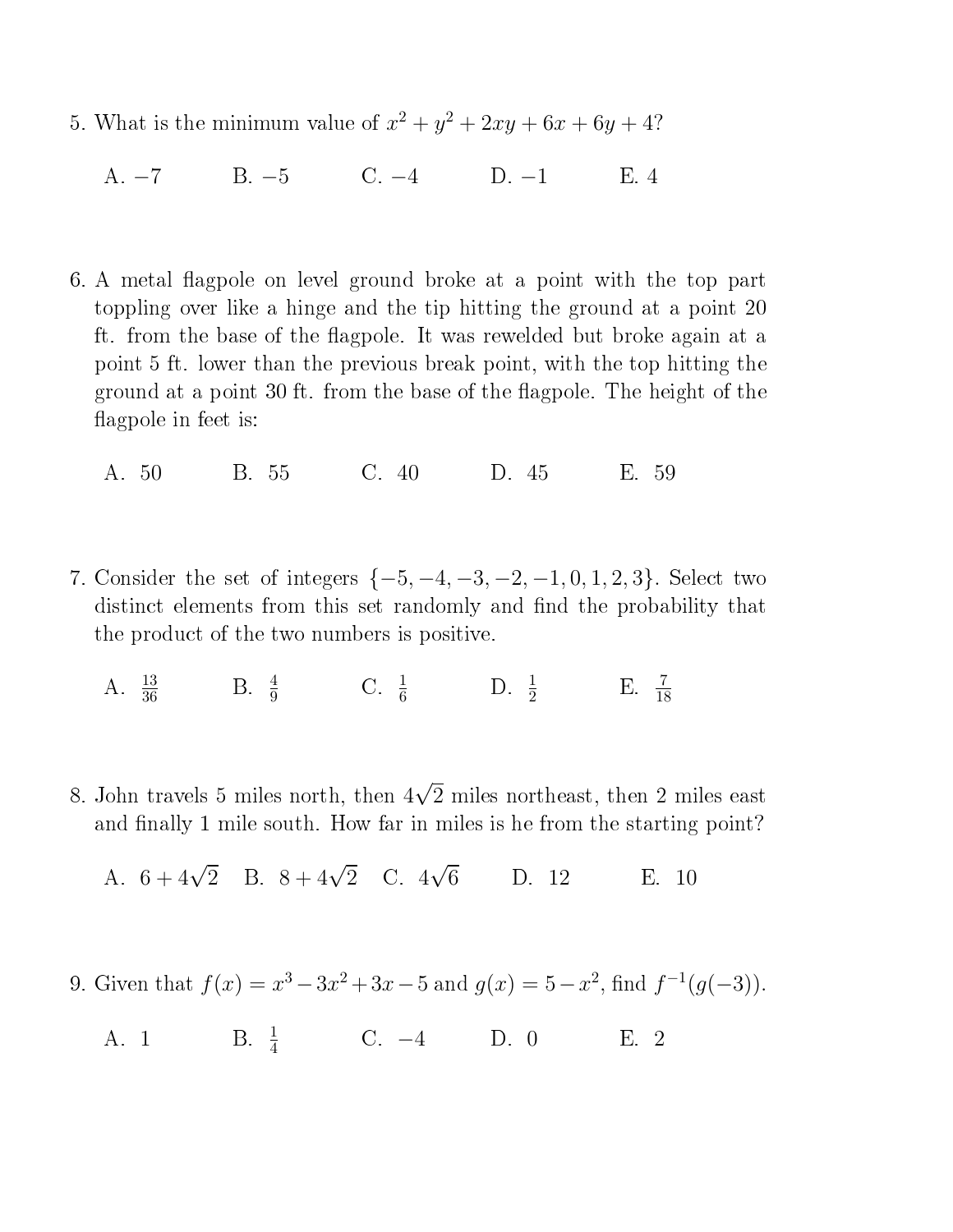10. The sum of the series  $\frac{1}{2} - \frac{1}{3} + \frac{1}{4} - \frac{1}{9} + \frac{1}{8} - \frac{1}{27} + \cdots$  is:

- A. 1 B.  $\frac{2}{3}$  C.  $\frac{1}{6}$  D.  $\frac{5}{6}$  E.  $\frac{1}{2}$
- 11. If  $\sqrt{a + \sqrt{a +}}$  $\overline{\phantom{0}}$  $\overline{a + \cdots} = a$ , where  $a > 0$ , then a is equal to:

A. 1 B. 4 C.  $\frac{3}{2}$  D.  $2 + \sqrt{3}$  E. 2

- 12. Suppose X apples are distributed among 4 people  $A, B, C, D$  so that A gets 3 less than a third of the apples,  $B$  gets 4 more than a fourth,  $C$ gets 5 more than the fifth and  $D$  gets the remaining. Find the minimum number of apples so that none of the four people gets a fraction of an apple.
	- A. 90 B. 100 C. 120 D. 30 E. None of these

13. Find the sum of all the real values of x such that

$$
(2x - 4)3 + (4x - 2)3 = (4x + 2x - 6)3.
$$

- A.  $\frac{5}{2}$  B.  $\frac{3}{2}$  C.  $\frac{1}{2}$  D. 3 E. 2
- 14. If  $x y$ , x, and  $x + y$  are the sides of a right triangle with  $y > 0$ , then  $\frac{x}{y}$ equals:
	- A.  $\frac{1}{4}$ C. 2 D. 1 E. Can not be found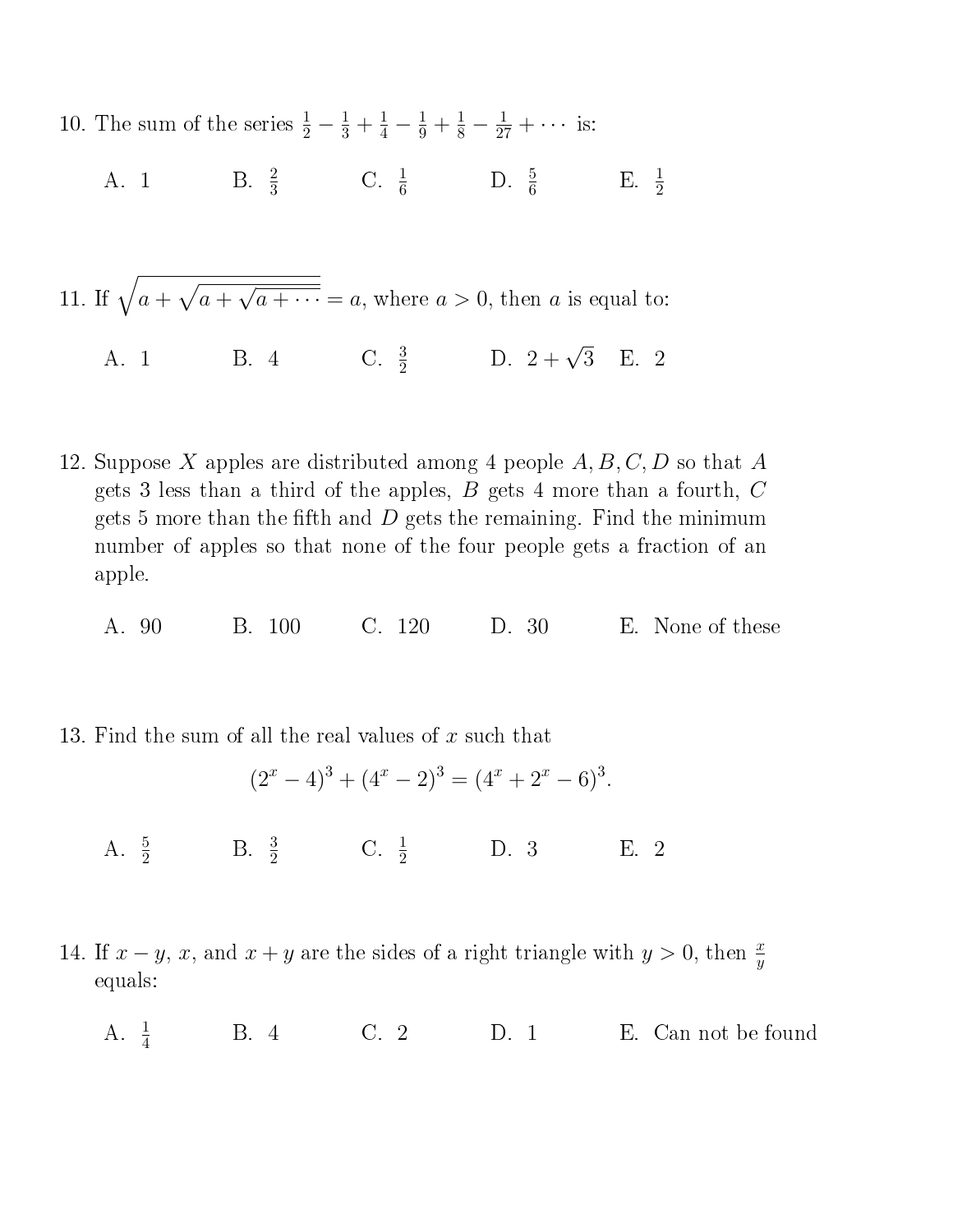15. If  $a, b, c, d$  are positive integers and  $a + \frac{1}{b+1}$  $b + \frac{1}{c + \frac{1}{d}}$  $=\frac{47}{17}$ , then d equals:

A. 4 B. 1 C. 3 D. 2 E. None of these.

16. The distance of the line  $2x + y = 5$  from the origin is:

A.  $\sqrt{5}$  $\overline{5}$  B. 2 C.  $\frac{5}{2}$  D. 3 E. 5

- 17. A circle is tangent to the x-axis at the point  $(2,0)$  and has a y-intercept at  $(0, 4)$ . The radius of the circle is:
	- A. 4 B. 2 C.  $\frac{5}{2}$  D. 3 E.  $\frac{7}{2}$

18. If  $f(x) = \frac{x}{3} - 1$ , find the value of  $f(f(f(27)))$ .

- A.  $\frac{5}{3}$  B.  $-\frac{1}{3}$  $\frac{1}{3}$  C.  $-\frac{4}{9}$  D. 2 E.  $\frac{4}{9}$ E.  $\frac{4}{9}$
- 19. How many six-digit numbers, with no repeated digits, are there if the last two digits must be 7 or 8?
	- A. 2940 B. 3360 C. 5880 D. 6720 E. None of these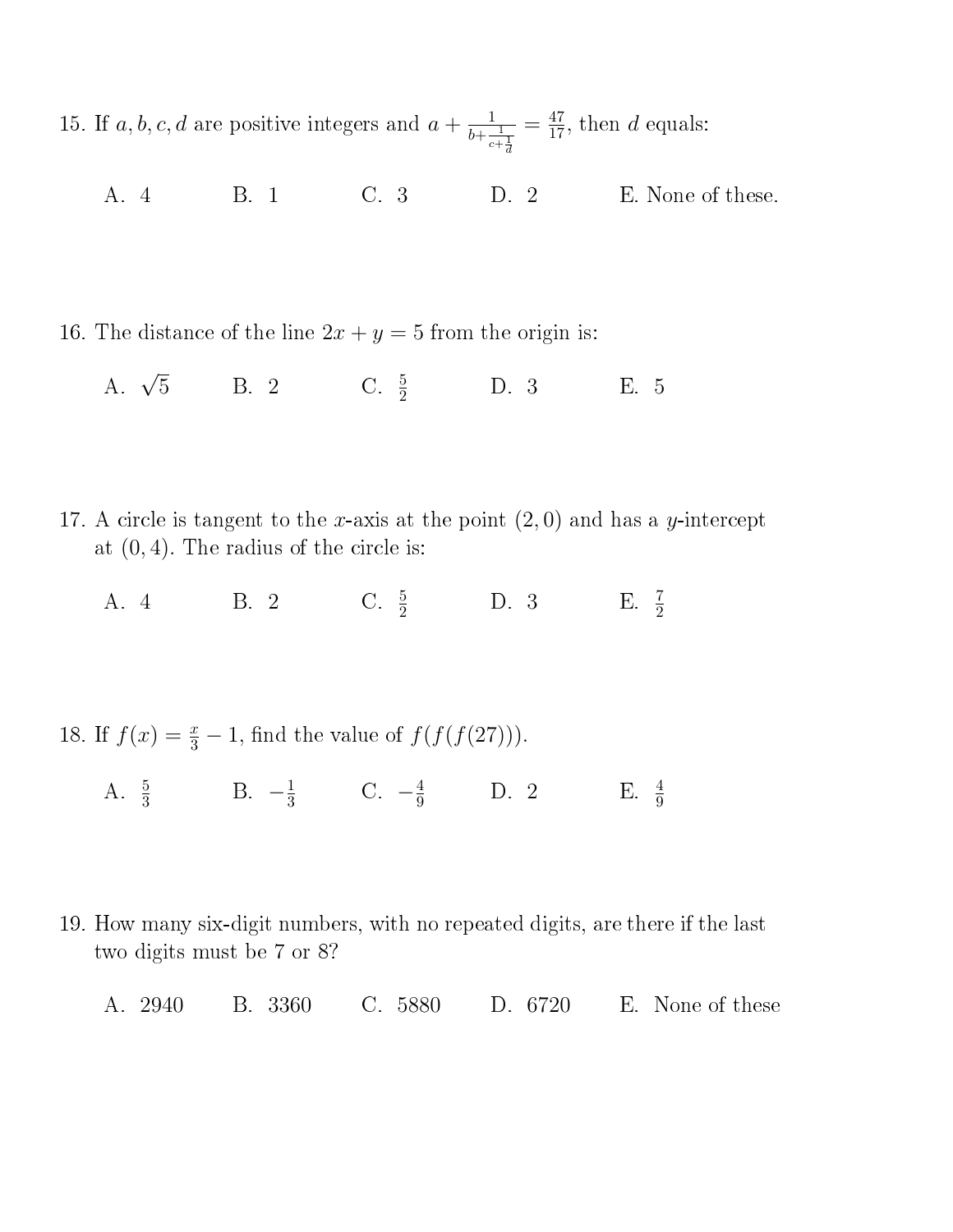- 20. In the expression of  $(b-2a)^8$ , find the coefficient of  $a^3b^5$ .
	- A. 56 B. −56 C. 448 D. −448 E. −1792
- 21. Which of the following values for  $x$  would satisfy both of the following inequalities?

$$
\left(\frac{\sqrt[3]{25}}{10}\right)^{\cos(x)} < 1 \quad \text{and} \quad \left(\frac{\sqrt[3]{25}}{10}\right)^{\tan(x)} > 1
$$

- A. 177◦ B. 37◦ C. 127◦ D. 217◦ E. 307◦
- 22. What is the exact value of  $\tan x \cdot \csc x \cdot \sin(x \frac{\pi}{2})$  $\frac{\pi}{2}$ )?
	- A. 2 B. −1 C. 1 D. 0 E. −2

23. If  $sin(x) - cos(x) = \frac{1}{2}$ , what is the value of  $sin<sup>3</sup>(x) - cos<sup>3</sup>(x)$ ?

 $A. \frac{1}{2}$ 8  $B. \frac{5}{10}$ 16 C.  $\frac{3}{5}$ 8 D.  $\frac{5}{9}$ 8  $E. \frac{11}{16}$ 16

24. If  $f(x) + 2f(5 - x) = x$  for all real numbers x, then  $f(1) =$ 

 $A. \frac{3}{7}$ 7  $B. \frac{5}{2}$ 2 C. 9 D.  $\frac{2}{5}$ 5 E.  $\frac{7}{2}$ 3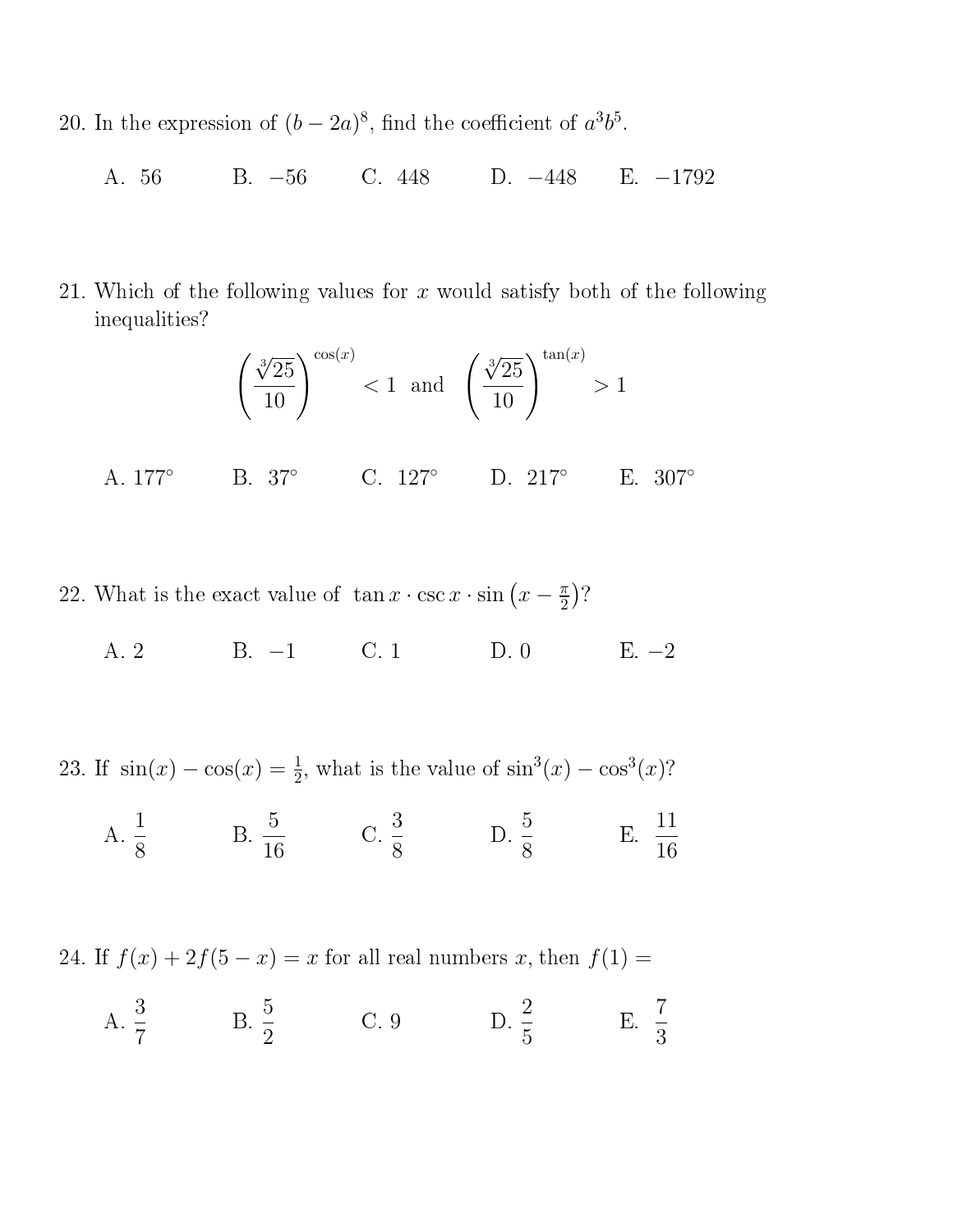25. What is the value of  $\left(\frac{1+i}{\sqrt{2}}\right)$ √ 2  $\setminus$ <sup>2012</sup> ?

A. -1 B. 
$$
\frac{1+i}{\sqrt{2}}
$$
 C.  $\frac{\sqrt{2}}{2}$  D.  $\frac{i-1}{\sqrt{2}}$  E. 1

26. A public health researcher examines the medical records of a group of 937 men who died in 1999 and discovers that 210 of them died from heart disease. Moreover, 312 of them had at least one parent who suffered from heart disease, and 102 of these died from heart disease. Find the probability that a man randomly selected from this group died of heart disease, given that neither of his parents suffered from heart disease.

A. 0.115 B. 0.173 C. 0.224 D. 0.327 E. 0.514

27. The sum of seven consecutive integers is 980. How many of them are prime?

A. 0 B. 1 C. 2 D. 3 E. 4

- 28. A square with sides of length 2 inches is drawn. Lines are then drawn connecting the midpoint of each side with a corner of the square creating a second smaller square in the interior of the original square as shown in the figure below. Find the area (in square inches) of this smaller (shaded) square.
	- A.  $\frac{4}{5}$ B. 1
	-
	-
	-
	- C.  $\frac{5}{4}$ <br>D.  $\frac{4}{3}$ <br>E.  $\frac{5}{2}$